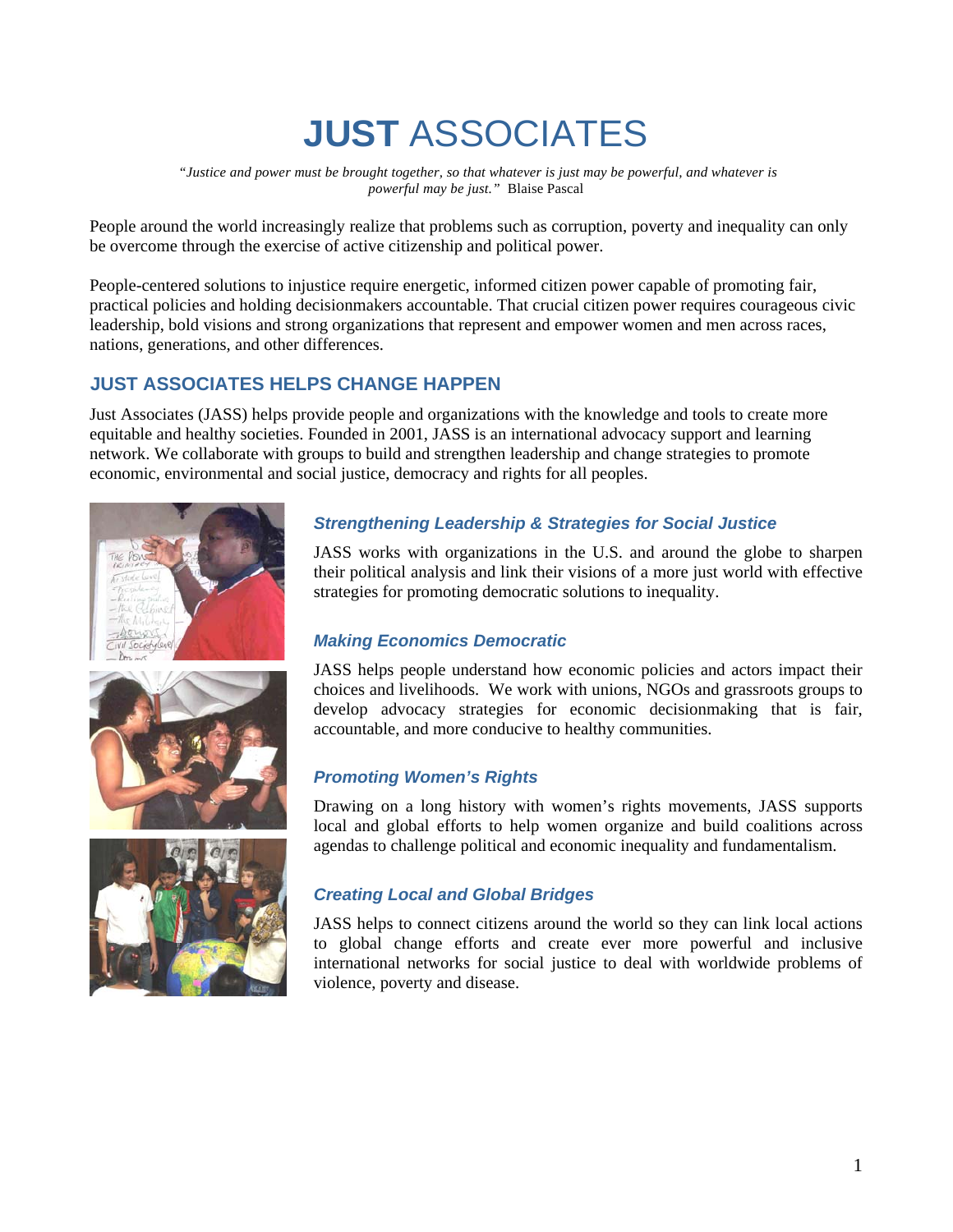# **JASS PROJECTS AND ACTIVITIES FOR 2003**

## *1. Strengthening Leadership and Strategies for Social Justice*

#### **World Social Forum: Building Solidarity Between Global Movements (January 2003)**

In collaboration with the Association for Women's Rights in Development, Just Associates organized a highly successful workshop at the World Social Forum in Porto Alegre in January 2003: *A dialogue for building movement solidarity for economic justice, peace and women's rights*. Global leaders like Medea Benjamin (Global Exchange and CodePink), Gigi Francicso (DAWN, Our World Is Not For Sale, International Gender and Trade Network), and John Samuel (National Centre for Advocacy Studies) were featured speakers.

#### **Exploring Linkages between Rights and Participation (May 2002 – February 2004)**

JASS is coming to the end of its collaboration with the Participation Group of the Institute of Development Studies on an action-learning project which explored the links and connections between work on rights and participation. We worked with teams of activists and educators, including four of our Associates, who are intimately tied to social movements, women's rights and citizen efforts in Brazil, Kenya, India, Indonesia, Mexico, Nigeria, and Zimbabwe. This project sought to learn about and support an emerging trend where groups concerned with poverty and development are interested to change their approach from focusing on basic needs to basic rights, or rights-based development. These efforts are expanding the parameters of human rights from a focus on political and civil rights to economic, social and cultural rights. In 2003, we completed a draft "discourse review", exploring the ways key US-based international actors, including groups working on human rights, development, and democracy/ governance, conceptualize the links between rights and participation and how this translates into practice. In June we co-facilitated in a meeting of all the project partners to examine progress to date and begin to identify key lessons and challenges. We are in the process of finalizing our reports to be distributed widely in early 2004.

#### **Catholic Relief Services, Advocacy Capacity Building (September 2002 – 2004)**

JASS continues to work with Catholic Relief Services as they seek to institutionalize advocacy capacity throughout the organization. Based on an initial learning and needs assessment, JASS is providing technical support and guidance to a range of departments at all levels of CRS within the U.S. and worldwide to develop a variety of tools and processes to integrate political analysis and strategy into their development work. Advocacy has evolved as a way to operationalize CRS' commitment to "Making Justice and Solidarity Real", and provides an opportunity to work with CRS staff in local U.S. dioceses as well as to build on successful international advocacy campaigns conducted by CRS around such contentious issues as conflict diamonds, HIV/AIDS, debt and trafficking. During 2003, JASS completed an advocacy training module and toolkit for structural analysis for use by CRS staff. We are currently negotiating a training of trainers and regional pilot workshops to train CRS staff in the use of the advocacy module. The first pilot workshop was held in Sarajevo in November 2003 with CRS-Europe staff and partners.

#### **Innovations in Impact Evaluations and Learning (July 2002 – 2004)**

JASS is collaborating with ActionAid in their four-year initiative to develop learning and evaluation processes that help groups assess advocacy impact and identify key lessons for improving their efforts. This initiative is focused on designing flexible, participatory and innovative tools for program assessment and organizational learning that build on local groups' goals and vision of change and incorporate insights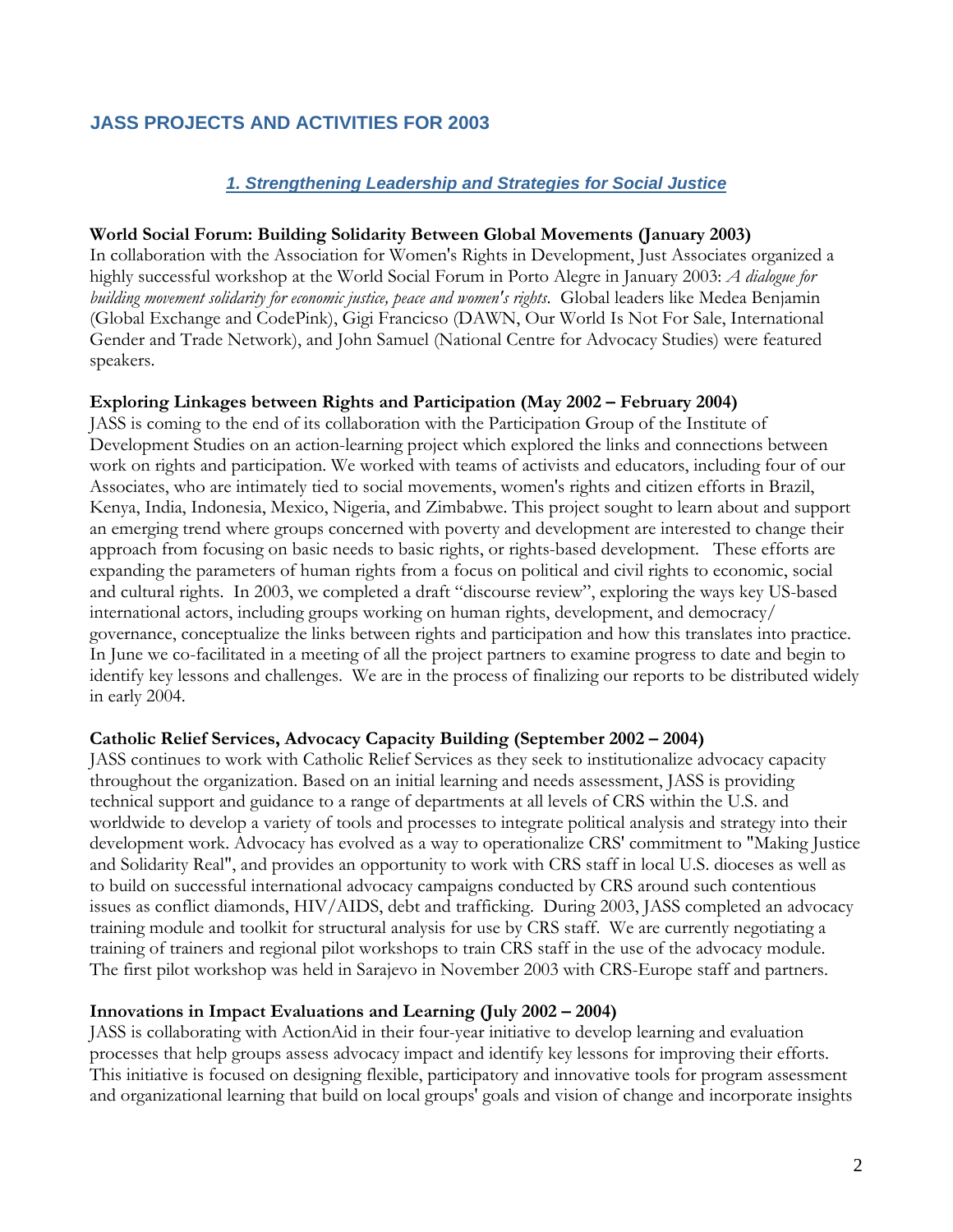from citizen advocacy experiences around the world. The collaboration also seeks to generate cross-cutting lessons on factors contributing to effective advocacy in different contexts.

## **Participatory Governance in China (February 2003)**

Valerie Miller collaborated with the LogoLink program of the Institute for Development Studies and the Ford Foundation to co-facilitate a workshop on participatory urban governance in Wuhan, China. The workshop brought together some 30 participants from 8 cities to examine different approaches to problem-solving and planning that emphasized active citizen engagement. The participants were a combination of local government officials, neighborhood leaders and NGO staff who face the challenges of China's entry into the global marketplace and are working in pilot initiatives on urban participation throughout the country. As in many countries, China is confronting the challenges of downsizing government services and state-run economic enterprises.

## **Advocacy Learning and Strategy Workshops: Zimbabwe and Tanzania (March and June 2003)**

Just Associates was invited to collaborate with MWENGO (Reflection and development center for NGOs in East and Southern Africa) and AFRODAD (African Forum and Network on Debt and Development) in an advocacy workshop for experienced African activists involved in the East and Southern Africa Debt Networks and Land Rights Alliances to explore the new challenges and strategies needed to address global and national economic trends.

In the context of their Tanzanian Advocacy Partnership Program, PACT invited Just Associates to facilitate an introductory advocacy workshop for their partner organizations. Eighty people participated in two workshops that explored the basics of strategic planning for citizen-centered advocacy. Several Tanzanian case studies provided a grounding for discussions and allowed participants to examine their own context and experience more deeply.

## **CDROM course: Action for Change-Advocacy and Citizen Participation (Feb 2003 – 2004)**

JASS was invited by Fahamu, an organization committed to supporting progressive social change in the South through the use of information and communication technologies, to collaborate in developing a CDROM course titled *Action for change: advocacy and citizen participation*. The course is based on the book *A New Weave of Power, People and Politics: The Action Guide for Advocacy and Citizen Participation*, and is one of eight courses in Fahamu's Human Rights Training series. The course aims to help activists analyze, plan, and manage strategies geared to improving the lives and participation of marginalized people and forging broad alliances of reform across society with a clear understanding of potential risks. We will be finalizing the text for the course in early 2004 and then piloting the course mid-year.

## **Online Course on Advocacy and Human Rights (on-going)**

Valerie Miller collaborates with Human Rights Education Associates in teaching online courses on advocacy and human rights for activists around the world. The two-year collaboration has produced a network of alumni who are working in the field of human rights on issues that range from land reform and HIV/Aids to women's rights and immigration.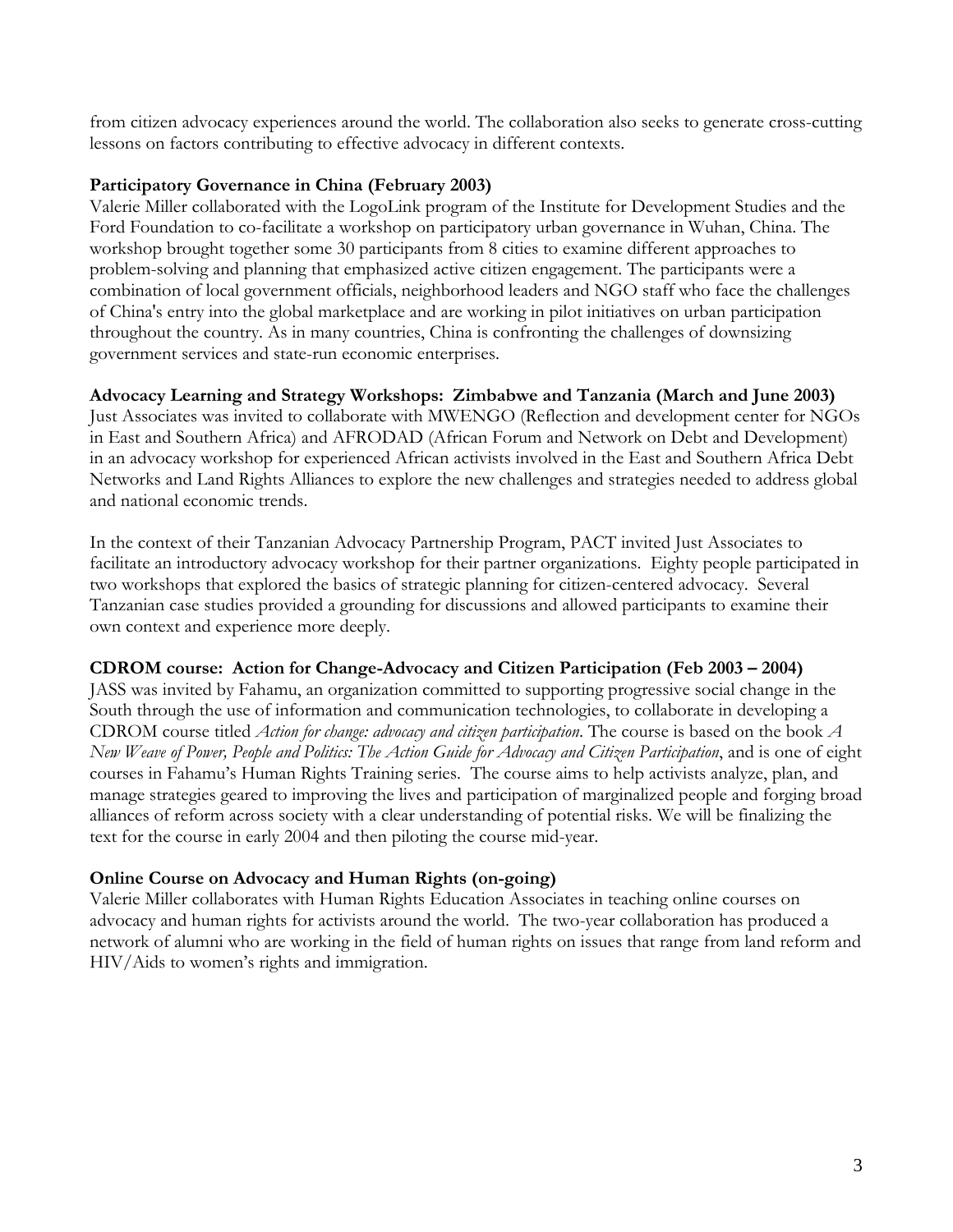## *2. Making Economics Democratic*

#### **Economic Policy Empowerment Program (EPEP) (July 2002 – 2004)**

JASS is working with a wide variety of European development organizations through the European Network on Debt and Development's (EURODAD) Economic Policy Empowerment Program to help them design support strategies that empower people to be involved in economic decisionmaking processes. In 2003, JASS developed guidelines for EPEP's analysis and documentation of economic policy empowerment work. Moving into 2004, we will be developing an "economic policy empowerment handbook", drawing on our work in popular education and economic literacy. EPEP/Eurodad has also requested JASS' support as they move through a difficult process of organizational integration and change.

## **Economic Advocacy Training for Solidarity Center and Trade Union partners (July 2003 – May 2004)**

JASS was invited by the Solidarity Center, the international arm of the AFL-CIO, to evaluate its economic literacy programs in Indonesia and Sri Lanka and to strengthen the capacity of South Eastern Europe trade unions to provide economic literacy training and capacity-building for members. The learning generated by the economic literacy evaluations will lay the foundation for a broader education program in Europe and contribute critical lessons to similar efforts around the world.

## **Democratizing Economics: Linking Economic Literacy with Empowering Strategies for Change with Action Aid International (2004)**

ActionAid approached JASS to design and facilitate a learning and action project with its staff and partners in Africa, Asia and Latin America and other key activists and academics. We have prepared a draft concept paper and are hopeful that funding will be available in 2004 to expand this work.

## *3. Promoting Women's Rights*

#### **Feminist Advocacy Capacity Building in Latin America**

#### *Las Dignas: Feminist Advocacy Workshop with Women (February 2003)*

With support from UNIFEM, Mujeres por la Dignidad y la Vida (Las Dignas) invited JASS to facilitate a workshop on advocacy capacity-building with key activists and academic groups from El Salvador, Guatemala, and Nicaragua. Themes of power, resistance, and post-conflict served as the backdrop to the gathering which provided participants with an opportunity to examine their own strategies critically in the light of other experiences around the world. Following this workshop, the UNDP-El Salvador office contracted Just Associates to help Salvadoran women's organizations to begin development of a collective advocacy plan.

#### *Planning and Coalition Building: Expanding Women's Rights (Mozambique and Zimbabwe, March 2003)*

At the request of Oxfam America's Southern Africa Regional Office, Just Associates ran a workshop for Oxfam partners in Mozambique and Zimbabwe to strengthen their strategies on women's rights. Since the workshop, the Mozambican women's rights coalition led a successful campaign to gain women's equal rights to inherit property.

## **WEDO (on-going)**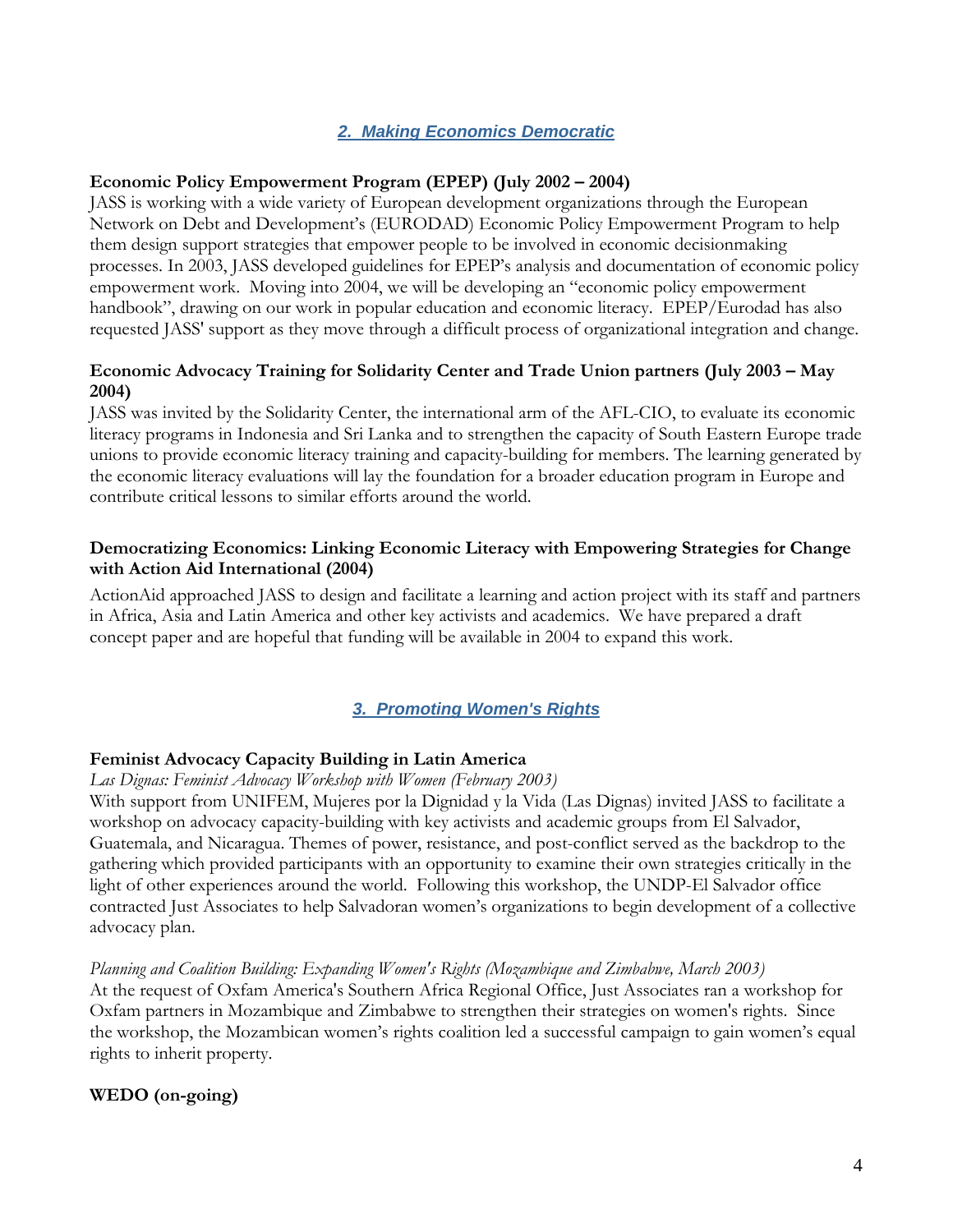JASS has continued to occasionally work with the Women's Environment and Development Organization (WEDO) in New York on strategic planning. Founded by prominent American feminist, Bella Abzug, WEDO plays a critical leadership role on UN-focused advocacy to fight for and safeguard commitments to women's rights in UN agreements. As they navigate the complexities of the changing global environment, WEDO has established an on-going relationship with Just Associates for support to staff and board on political analysis and strategic planning.

#### **Gender and Rights-Based Approaches (November 2003 – April 2004)**

Associate Everjoice Win, who became Action Aid's International Gender Advisor in early 2003, has asked Just Associates to take the lead in developing a manual on gender and rights-based approaches for use by ActionAid staff and partners. As ActionAid shifts to more fully incorporate rights-based approaches in their development work, this manual will be an important contribution to strengthening conceptual and practical clarity about the significance of rights based approaches as they focus on the structural and systemic causes of inequality and injustice.

# *4. Creating Local and Global Bridges*

#### **Interim Director, Action Aid USA (December 2003-April 2004)**

During the first quarter of 2003, JASS' Executive Director juggled a part-time but demanding job as interim director of Action Aid's new US office, taking over from JASS colleague, Irungu Houghton. She recruited the new director, Atila Roque, a prominent Brazilian economic justice advocate and cocoordinator of the World Social Forum and hired a policy director. In that role, she became directly involved in a number of global and regional campaigns where she gained important contacts and insights for JASS work. She continues to advise and work with Atila and is currently exploring a joint project for connecting with US constituencies on global issues.

#### **Linking with U.S. Activists (June 2003 – June 2004)**

JASS is jointly funded from Ford with the Grassroots Policy Project (GPP), involved in helping US groups understand, build and transform power more effectively. In 2004, we hope to work more directly with GPP in their many efforts to help state coalitions and US training centers to integrate power analysis and make significant strategic shifts so that their work deals with ideas as well as policy. We're hoping that this project will enable GPP and JASS to share and weave together the best of their work, and build real bridges between our partners. As a Ford grantee, JASS participated in a convening of key US social justice leaders in the summer and gained a lot of insights about the tensions and challenges regarding race, elections, gender and strategic choices among these groups.